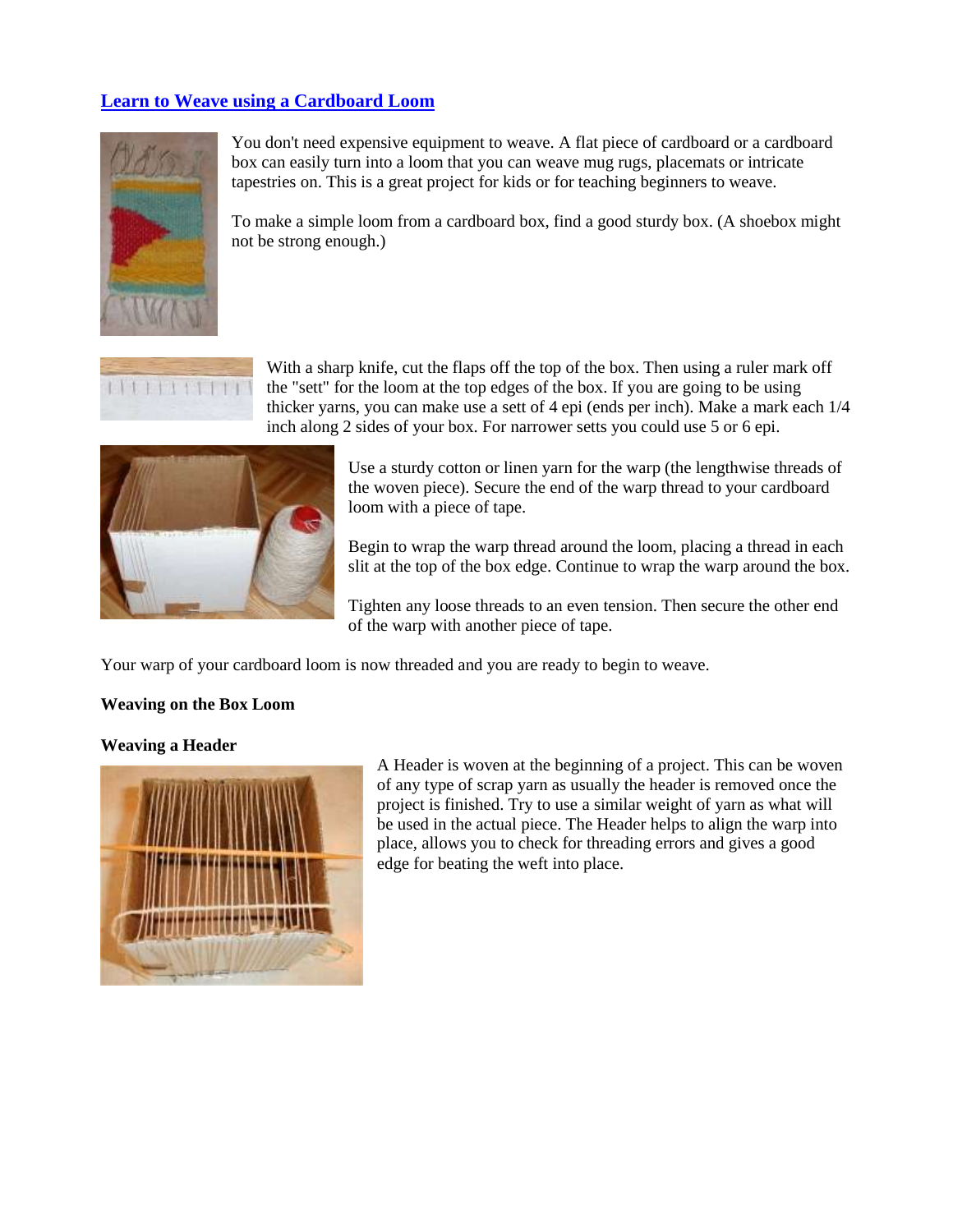#### **Weaving Tabby**



Use a knitting needle or a small stick to pick up the warp threads. In Tabby or Plain weave, every other warp thread is picked up, so the weft travels over and under each thread.

Rest the knitting needle on the edge of the box to hold the raised threads in place, while you draw the weft thread through the open shed.

For the next row, pick up the alternate warp threads with the knitting needle and weave the weft thread across.

On cardboard looms, or simple frame looms, the warp threads are hand manipulated. On larger looms with more harnesses, this task is

more automated. The warp yarns are threaded through individual heddles in the harnesses. By raising a harness or shaft, this raises all the heddles that are on the shaft.

For example, on a 4-shaft table or floor loom, the warp yarn is threaded through the 4 shafts or harnesses. For this simple Tabby weave, the first warp thread goes through the first heddle of the first harness. The 2<sup>nd</sup> warp thread goes through the first heddle of the second shaft. The  $3<sup>rd</sup>$  warp thread goes through the first heddle of the  $3^{rd}$  shaft. The  $4^{th}$  warp thread goes through the first heddle of the  $4^{th}$  shaft.

In a Draft Plan, the threading would look like this:



**Arc the Weft**



Because the weft thread travels over and under the warp threads, it is necessary to make extra allowance for this when weaving in the weft thread. Otherwise, once the weft is beaten into place, it will cause the warp edges to draw in and can result in broken warp threads on the edges of the woven piece. One way to avoid this, is to slightly arc the weft when weaving it across.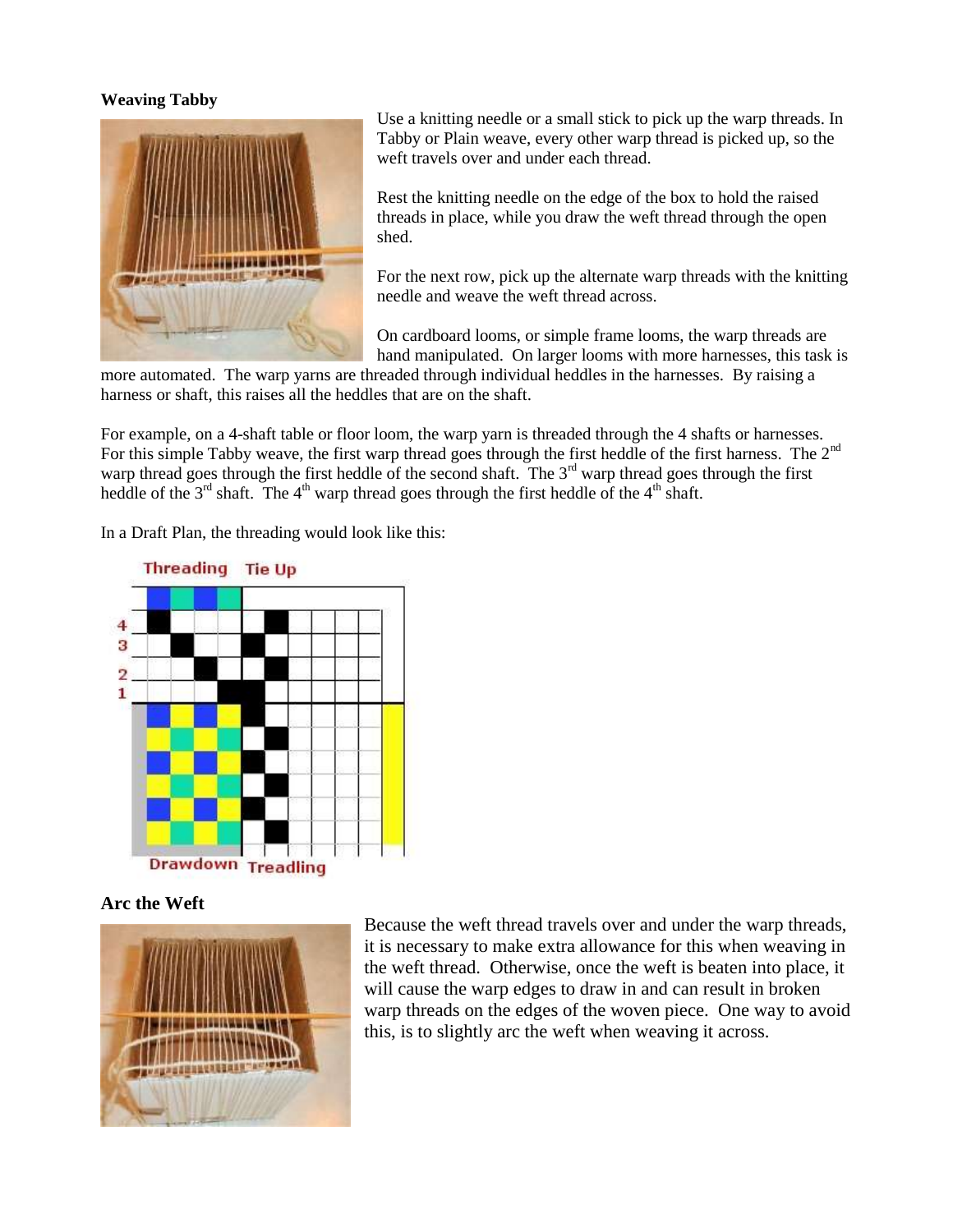#### **Beating the Weft**

On a larger floor or table loom, you will have a reed and beater that will beat the weft into place. With Tapestry looms, the weft is usually beaten with a hand held beater. For this small cardboard box loom you can use a fork.

After each row of weft or pick, use the tines of the fork to beat or gently press the weft into place evenly across the loom.

# **Weaving Twill**



Another type of common pattern in weaving is Twill. The weft threads go over 2 and under 2 warp threads. On the following row, the next 2 threads are picked up and the following 2 warp threads are lowered. This results in a diagonal design running either to the right or left depending on the direction that you are weaving.

If you number the warp threads: 1,2,3,4 (repeat)

# **Row 1**

Pick up threads 1 and 2, skip over threads 3 and 4, pick up 1 and 2, skip 3, 4 (repeat). Pass the weft yarn through the open shed.

#### **Row 2**

On the 2<sup>nd</sup> row, move over 1 warp thread from the previous row, and pick up the next 2 threads and lower the following 2.

Skip warp thread 1 Pick up warp threads 2 and 3 Skip threads 4 and 1 Pick up threads 2 and 3 Skip threads 4 and 1

Repeat to the end, and pass the weft thread through the open shed.

# **Row 4**

Skip warp threads 1 and 2 Pick up threads 3 and 4 Repeat to the end of the row and pass the weft thread through the open shed.

# **Row 4**

Pick up warp thread 1 Skip threads 2 and 3 Pick up threads 4 and 1 Skip threads 2 and 3 Pick up threads 4 and 1

Repeat this sequence to the end of the row and pass the weft thread through the open shed.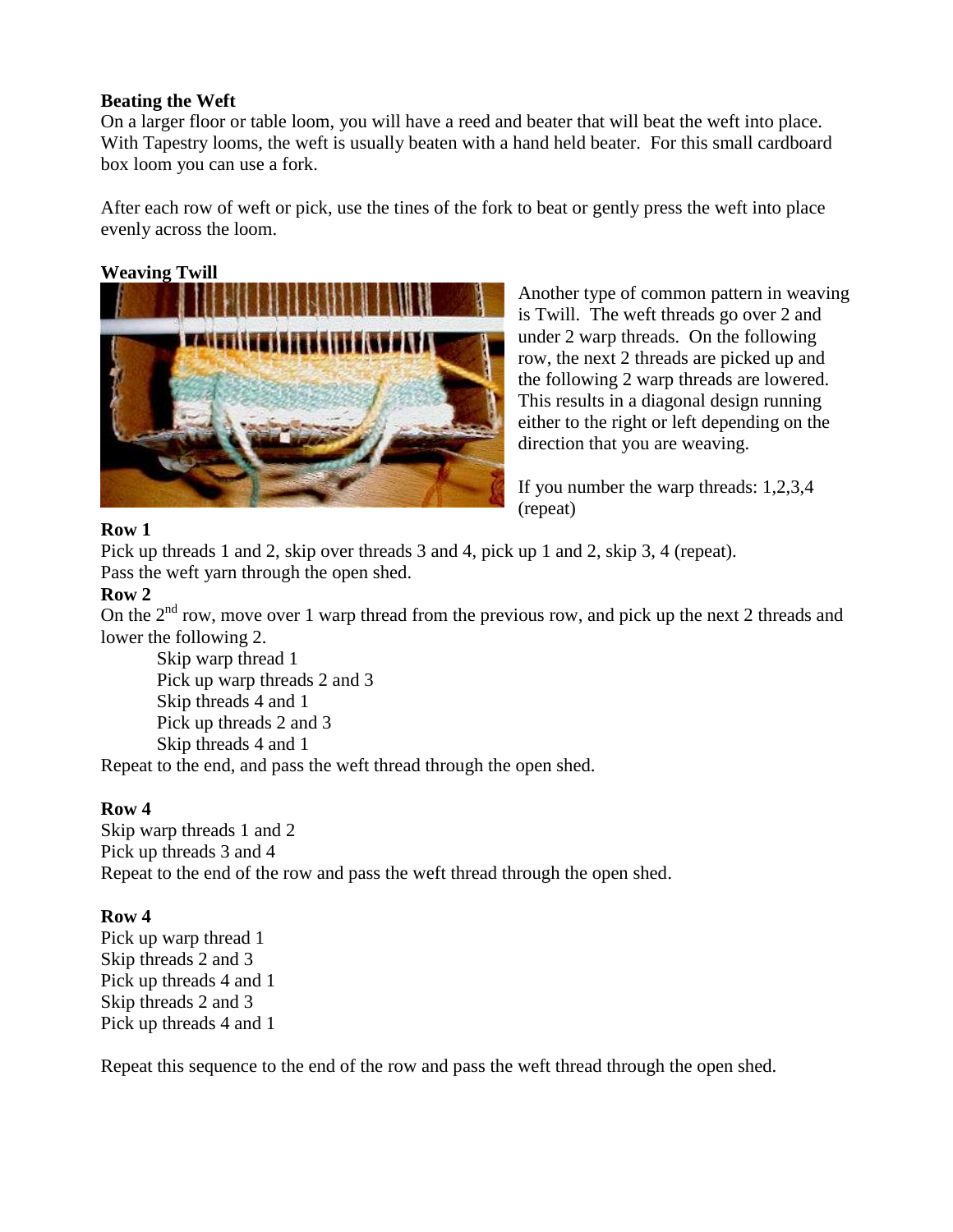On a 4 shaft loom, the weaving draft for twill would look like this:



# **Twill Variations**



Twill is a very versatile weave structure, and you will find many variations in twill design. By changing the direction of the pickup, the diagonals will change to the right or to the left. Twills are also woven by varying the number of warp threads that are picked up or lowered.

On a 4 shaft loom, the weaving draft for this twill design would look like this:



Twills can also be woven by changing the number of threads that are picked up. You can weave 2,1 twills picking up threads 1 and 2, lowering only 1, and pickup the next 2.

Try to invent some of your own twill designs by changing the number of threads that you pick up or lower, or by reversing the direction.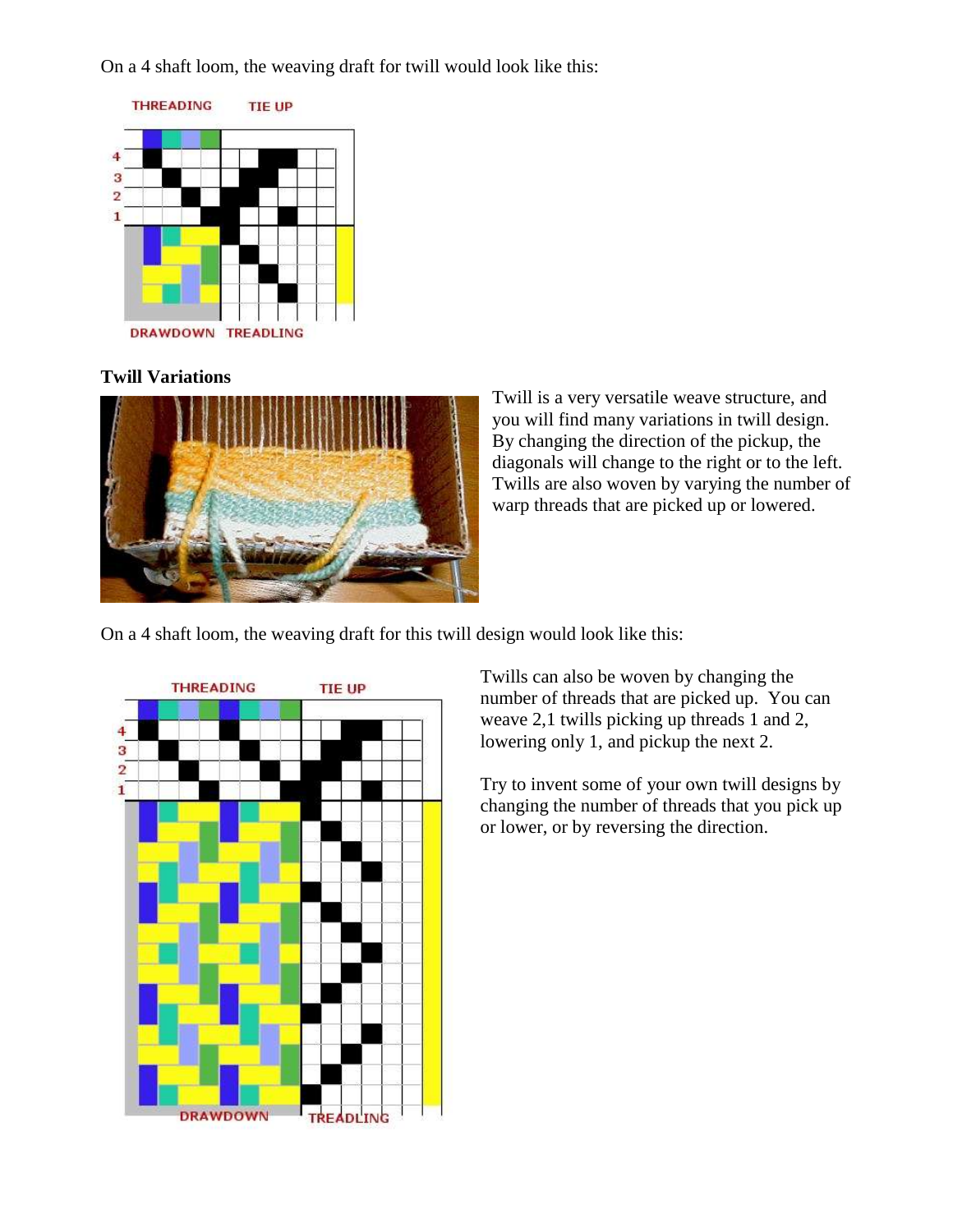

# **Weaving Clasped Weft**

In addition to using twill, tabby or other types of weave structures, an easy way to add interest to your weaving is to use different colored weft yarns. Clasped weft is a technique that uses 2 different colored weft threads in the same row of weaving.

Although this technique is being shown on a cardboard loom, the clasped weft technique can be done on larger looms as well, using 2 shuttles.



#### **Clasped Weft – Step 1** Working from the right pass to the weft yarn through the open shed, creating a loop on the left side of the warp.



**Clasp Weft – Step 2** Thread the second yarn color through the loop.